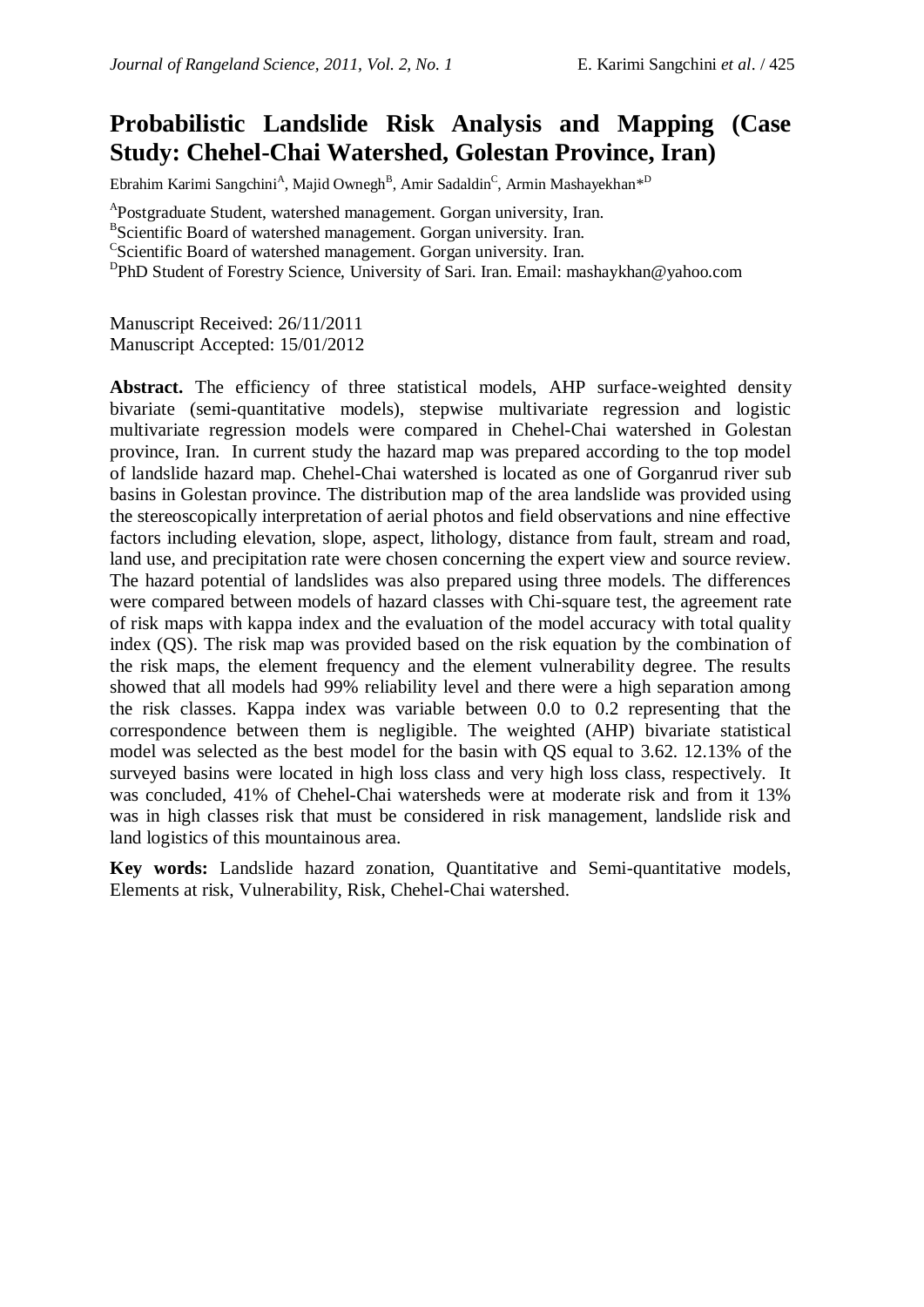# **Introduction**

Hazards have always created numerous problems for human being from very long time ago along with the threat of life and resources. So, identifying the appropriate solutions to alleviate, control and reduce the risk of natural events has been of great importance to the research centers, universities and international organizations, nowadays. Landslide phenomenon has an important position among the 43 natural dangers threatening human life and resources despite its severe differences to environmental conditions (Mostafaie, 2006). Tens of numerical models had been corrected with factors, weight rate, and computational logic and invent different scales in different circumstances based on the calibrated ground evidences to zonate the relative hazard of domain instability. We can refer to the researches done by Esmaeeli and Ahmadi, 2003; Ayalew and Yamaghishi, 2005; Shirani *et al*., 2006; Mostafaei, 2006; Shadfar *et al*., 2007; Kalarostaghi *et al*., 2007; Yalcin, 2008; Kalarostaghi and Ahmadi, 2009; Nandy and Shakur, 2009 and Yilmaz, 2009 in landslide hazard zonation using statistical models including AHP weighted bivariate, multivariate stepwise and logistic models. The general risk equation shows the risk level as a result of the within hazard, risk elements and landslides vulnerability. Landslide risk was simply calculated as the single product of three contributing factors: (1) the probability of landslide occurrence within a certain magnitude (2) risk valued elements and (3) Vulnerability; the expected degrees of risk resulting from a certain magnitude landslide loss (Cozier and Glade, 2005). Risk elements include roads, buildings, water supply and agricultural activities. Risk to the buildings and vehicles on the roads are a large part of the risk, but it is difficult to estimate the losses and there is also a lack of sufficient data. Additionally, the risk to human life (loss of life) can't be analyzed.

Other vulnerable elements such as electricity and telephone networks are indirect costs and it is difficult to obtain the amount of risk (Zezere *et al*., 2008). Remondo *et al*. (2008) performed the qualitative and quantitative assessment of landslide risk and mapping was done based on the recent events in GIS environment in Bajo Deba region (Northern Spain). In this research, risk assessment was obtained by statistical relations between past landslides and parameters related to land instability. Landslide risk was mapped based on the involved risk, vulnerability, and valuation of the elements at risk. Direct loss map (euro/pixel/year) and indirect losses caused by the failure in economic activities were prepared by the evaluated landslides in the watershed. The final result was presented as a risk map and a composition table of all losses for a 50 year period. Zezere *et al*. (2008) carried out the landslide possible risk analysis in northern Lisbon (Portugal) with regard to the direct costs. They used the twovariable statistical model for landslide hazard zonation and the landslide direct cost was calculated using the three contributing factors namely, landslide, and vulnerability and risk elements. They selected roads and buildings as the elements at risk and stated that a large part of the risk can be considered as the risk to the building content and vehicles on the roads. But it is difficult to estimate these problems and there is also a lack of sufficient data. Moreover, the loss of human life cannot be analyzed. In a research under the title of evaluating the landslide qualitative susceptibility by Enrique *et al*. (2008), they prepared the landslide hazard map using multi-criteria evaluation in Guantanamu, Cuba with 9 factors namely, slope degree, line, slope shape, geological structure, active faults, distance from drainage (water way), distance from the spring, geomorphologic units and distribution of landslide and weighting based on the expert judgments.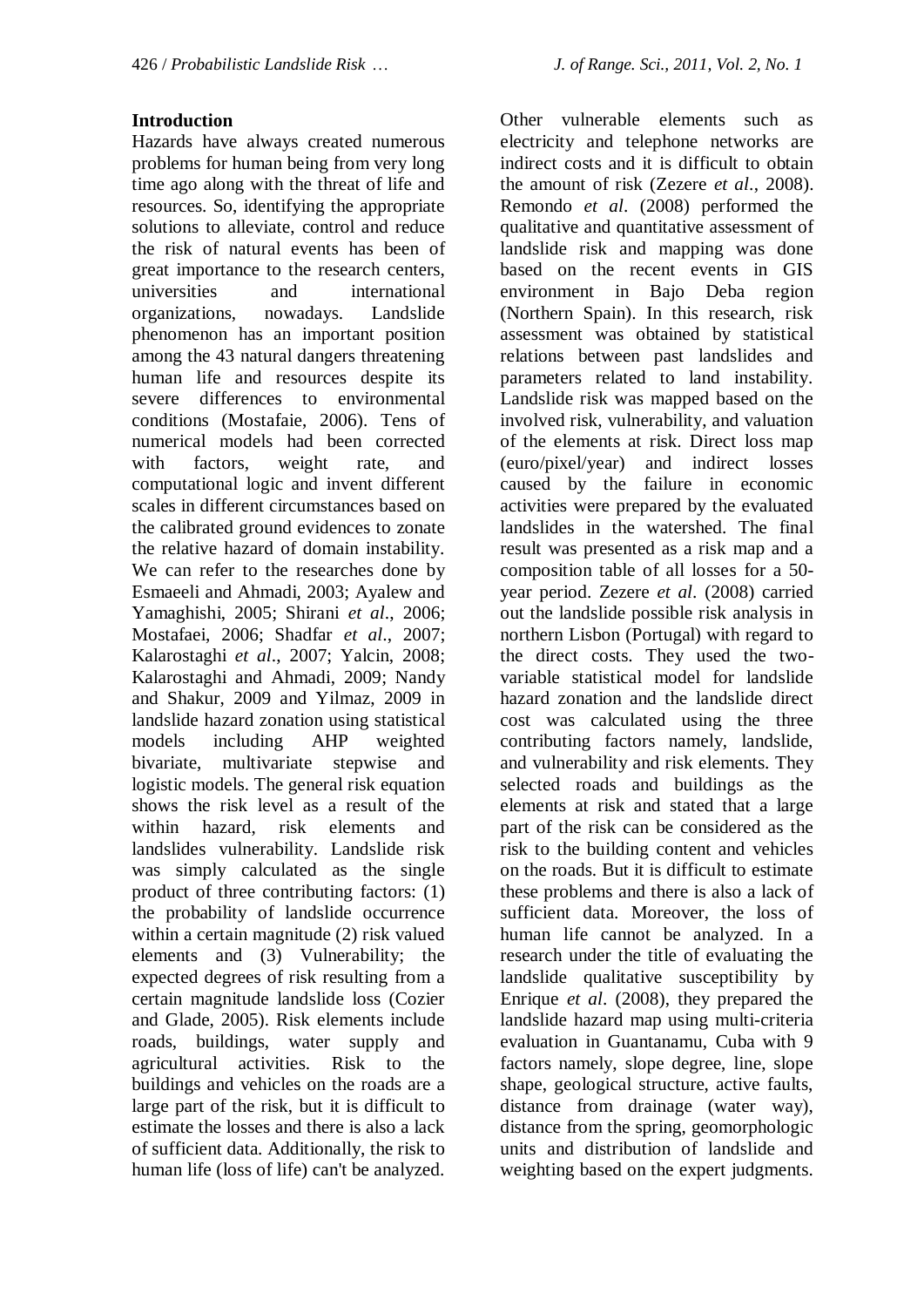The landslide density increase in higher classes of danger in the studied area indicated that the output map is reliable and eventually, they produced the risk qualitative map by combining the hazard map and available information on construction and infrastructure (houses, schools, cemeteries and roads).

The purpose of this research was to assess hazard with three statistical models namely, AHP weighted bivariate, stepwise multivariate and logistic multivariate models and also to evaluate the landslide risk using the hazard intensity, elements and vulnerability degree of the elements at risk in order managing the risk in Chehel-Chai mountainous area.

# **Materials and Methods Introduction of the studying area**

- **A)** Chehel-Chai is one of the mountainous areas in Iran with the coordinates of 55°23' to 55°38' of eastern longitude and 36°59' to 37°13' of northern latitude with an extent of 25683 ha (Fig. 1). This area is within Minoodasht city in terms of political divisions as one of the large sub areas of Gorgan River (Fig. 1). The minimum and maximum altitude is 135 m and 2550 m above sea level, respectively. The average annual rainfall of the area is 766 mm. From the geological perspective, it is located between two big structural and sedimentary states of eastern Alborz and western Kappedagh. The constructive elements of this area are mostly in the fault type. More than %60 of its surface is covered with forests and the rest are of other cultivated lands.
- **B) Preparation of the landslide distribution map, selection and effective factor classification:**  Listing and landslide distribution maps were prepared using field visit in the area, local information, GPS devices and landslide distribution map which was prepared from aerial

photo interpretation and field visit (Golestan watershed department) (Fig. 1). Landslides with an area of at least  $10 \times 10$  SQ were chosen as the basis. Nine factors as: namely, height, slope, direction, distance from drainage, distance from the road (topographic map 1:50000 of Golestan watershed department), petrology, distance from the fault (1:100000 map of Golestan watershed department), land use (of watershed department map) and rainfall (of rain curves prepared by adjacent station's statistics of area of Golestan watershed department) were selected as the effective factors on landslide by browsing previous resources, examining Chehel-Chai watershed area and library studies. In the next stage, the area and the landslide percentage, the population density and the landslide density percentage in each class of these nine landslide factors were calculated (Table 2).

- **C) Landslide hazard assessment:**  Landslide hazard was evaluated using three statistical models namely, AHP weighted bivariate, stepwise multivariate and logistic multivariate models in Chehel-Chai watershed.
- i) **Hazard zonation with two-variable statistical model of level density weighted with AHP:** Map of each effective factor with distribution map of effective factors was discontinued. The area and landslide percentages on each category of map of factors were calculated and then the rate of each category was calculated using the surface density equation (Kelarostaghi and Ahmadi, 2009).  $(Equation 1)$  $Ra = 1000 \times (\frac{A}{B}) - 1000 \times (\frac{C}{1})$

Where:

A= The landslide area per unit

B= The area of each unit

C=The total landslide area in each watershed

D=The total area of watershed Ra=Surface area rate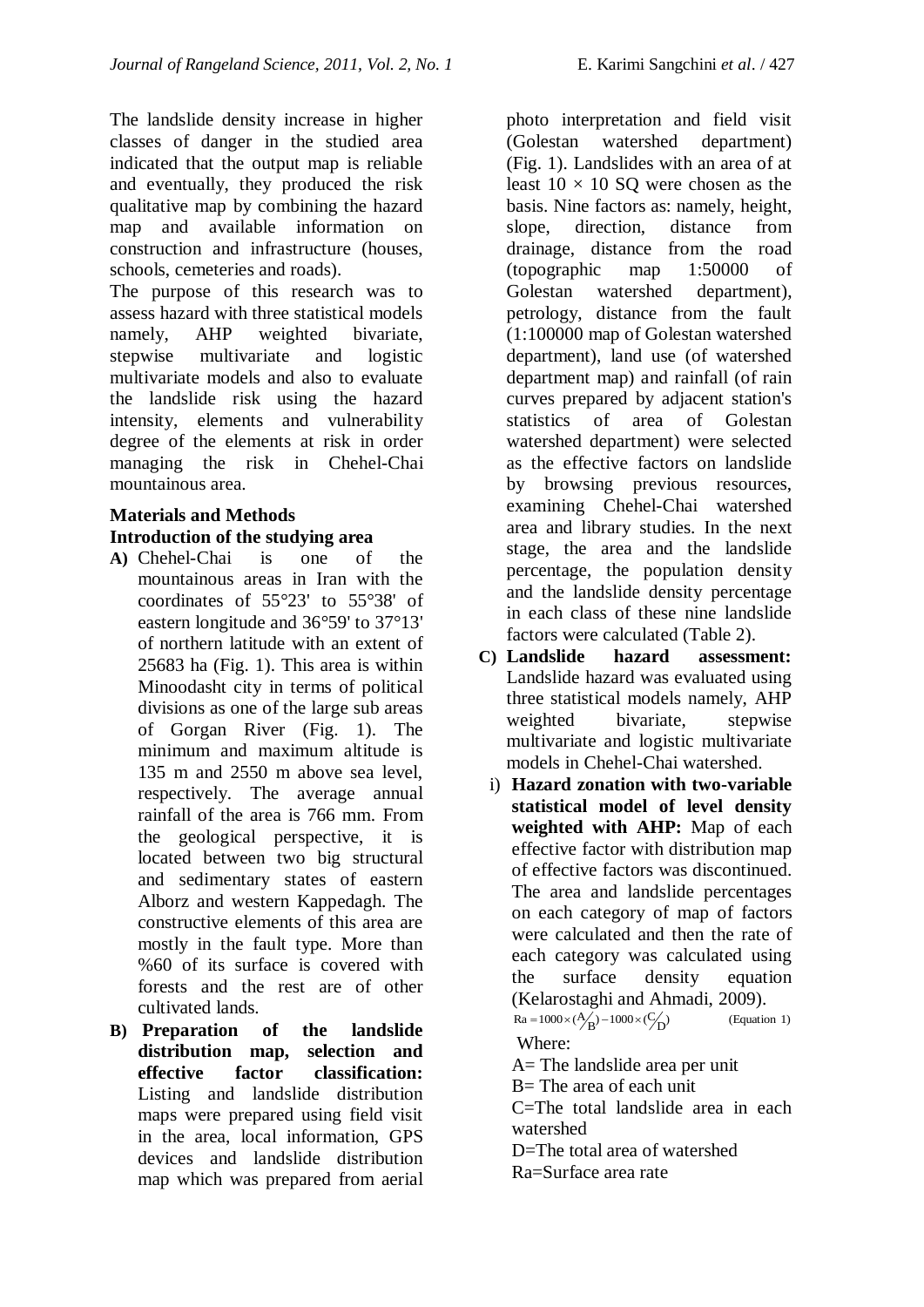The weight of nine factors was calculated by AHP using expertchoice-1 software (Table 1). Finally, the risk intensity map was prepared with multiplying the weight of each factor to rate and the pixels were classified in 6 classes based on the turning points of the cumulative frequency curve (Fig. 3).

Landslide hazard map using AHP weighted two-variable statistical model =map of rainfall classes rate  $\times$ ..264 + map of slope classes' rate  $\times$ ..225 + map of litho logy classes rate  $\times$ ..164 + map of direction classes rate  $\times$ ..088 + map of land use classes' rate  $\times$ ..08 + map of distance from the fault classes' rate  $\times.062$  + map of distance from the road classes' rate  $\times$ ..064 + map of distance from the stream classes rate  $\times$ ..048 + map of height rate classes'  $\times$ ..023.

ii) Landslide hazard zonation using stepwise multivariate regression model AHP was used to determine the numerical value of qualitative factors in different classes (direction, land use and lithology) and the classes were weighted according to slippage (landslide) rate in factors of different classes and the weight of each factor was evaluated after conducting the paired comparisons between classes. The nine layers were combined together in GIS environment and the map of homogenous units was produced. Then, the map of homogenous units was cut with landslide distribution map and nine factors and the logarithm of the sliding factor (it took place in order to standardize the logarithmic conversion) were chosen respectively as independent variables and dependent variable. The most effective factors were determined as height, slope, litho logy, distance from the fault, distance from the road, land use and annual rainfall using the SPSS software and

stepwise method (Mostafaei, 2006). The equation determination coefficient equals with 67.96 percents being significant at 95% reliability level. Y=1.31+0.0026P+0.0059S+.00058R +0.00054L+0.0016G+0.00037E-0.00012F (Equation 2): Where: Y=hazard number P=annual rainfall S=slope rate R=distance from the road L=land use G=litho logy E=height F=distance from the fault

The map of landslide hazard intensity was prepared in  $ArcGIS<sub>93</sub>$ environment using this equation and the pixels were classified in 6 classes based on the turning points of the cumulative frequency curve (Fig. 4).

iii)**Landslide hazard zonation by logistic multivariate regression model:** The map of homogenous units was cut with landslide distribution map and nine factors and the logarithm of the sliding factor (it took place in order to standardize the logarithmic conversion) were chosen as independent variables and dependent variable, respectively. The most effective factors were determined as height, slope, lithology, distance from the fault, distance from the road, land use and annual rainfall using the R software and logistic method.

$$
Y = -5.16 + 0.029R + 0.012L + 0.017S
$$
 (Equation 3)  
Where:

Y=hazard number

R=distance from the road

 $L =$ land use

S=distance from the stream

The map of landslide hazard intensity was prepared in  $ArcGIS<sub>93</sub>$ environment using this equation and the pixels were classified in 6 classes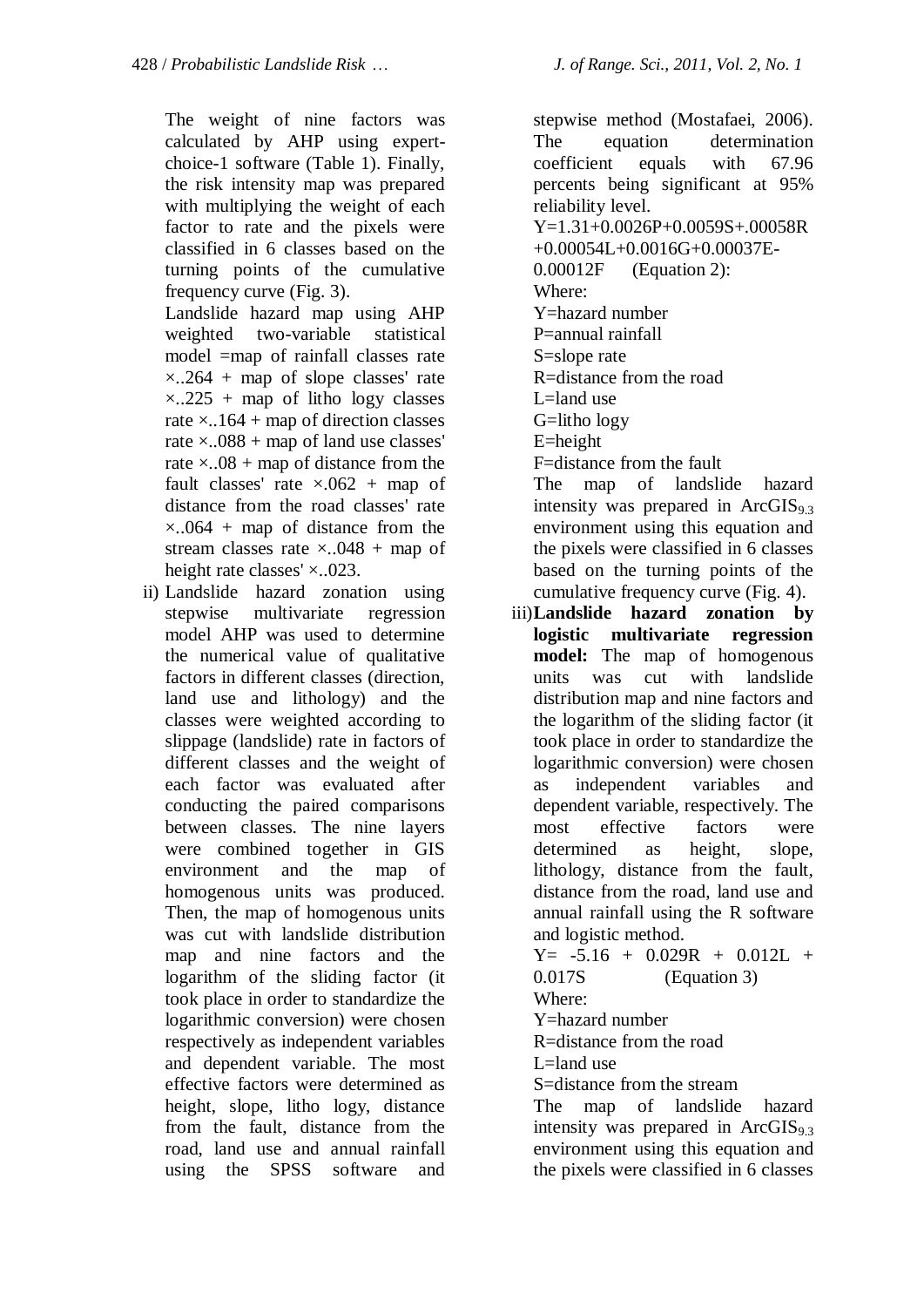based on the turning points of the cumulative frequency curve (Fig. 5).

#### iv)**Evaluate indices of logistic multivariate regression model** A: Pseudo- $R^2$  index:

Pseudo- $R^2$  index is one of the indicators used to evaluate the efficiency of logistic multivariate regression model. This index is based on the likelihood ratio rule and tests the goodness of fitness of logistic regression and can be calculated according to the following equation.

# **Pseudo-R 2 = 1- (log (likelihood)/log (Lo) (Equation 4)**

Likelihood: the likelihood functions in case of fully fitted model.

Lo: the likelihood function in case that all factors except the intercept are zero.

Unlike  $R^2$  in ordinary regression, Pseudo- $R^2$  does not indicate the variance proportion clarified by the model but the experimental input and output of regression model, thus its value is typically much lower than  $R^2$ .

Pseudo- $R^2$  equals with a perfect fitness and Pseudo- $R^2$  equaled to zero indicates no significant relationship between independent and dependant variables. Location of studies when the Pseudo- $R^2$  amount is greater than 0.20, it can be considered as a relatively good fitting (Clark and Hosking, 1984). In this study, the Pseudo- $R^2$  amount equaled with 0.39 was calculated, as the result, the model fitting can be considered fairly well.

# B: ROC index

The logistic multivariate regression model efficiency can be evaluated by ROC index (relative operative characteristic). ROC curve is a graph in which the pixels that have been predicted accurately by the model are plotted against its complement namely the proportion of pixels that are wrongly predicted. As already

mentioned, the logistic multivariate regression model calculates the possibility of change for each pixel in a continuous range of zero and one. By determining certain thresholds (e.g. 0.5), the output can be converted to a discrete scale of zero or one (no change or changes thereto). That is to say, the pixels in which the change possibility is more than the threshold take 1 and those pixels in which the change possibility is less than the threshold take zero and the output is presented as a map. By comparing this map with the actual map, the relation of pixels that are accurately predicted and those that are wrongly predicted is determined that can be showed as a single spot on the ROC curve. By changing the certain threshold, other spots are specified and by connecting these spots, ROC curve is plotted. The ROC index equals with the area under the curve (Pontius and Schneider, 2001). In this study, the Pseudo- $R^2$  amount equaled with 0.897 was calculated. As the result, the model fitting can be considered fairly well.

# v) **Evaluation of hazard models**

Quality sum (Qs) index was used for the evaluation of hazard model accuracy.

 $Q_s = \sum_{i=1}^n [(D_r - 1)^2 \times S]$  Equation (5): Where:

Qs=Quality sum

 $D_r =$ Density ratio

S=Hazard class area/Watershed area n=Hazard class number

$$
D_r\!=\!\!\frac{s_i\!\!\bigg\vert_{A_i}}{\sum_l^n s_i\!\!\bigg\vert_{\!\!\!\!\!\!\sum_l^n A_i}}
$$

Equation (6):

Where: 
$$
\sqrt{}
$$

 $D_r =$ Density ratio

Si=Landslide area to hazard area

- Ai=Hazard class area
- n=Hazard class number

**D)Landslide risk assessment**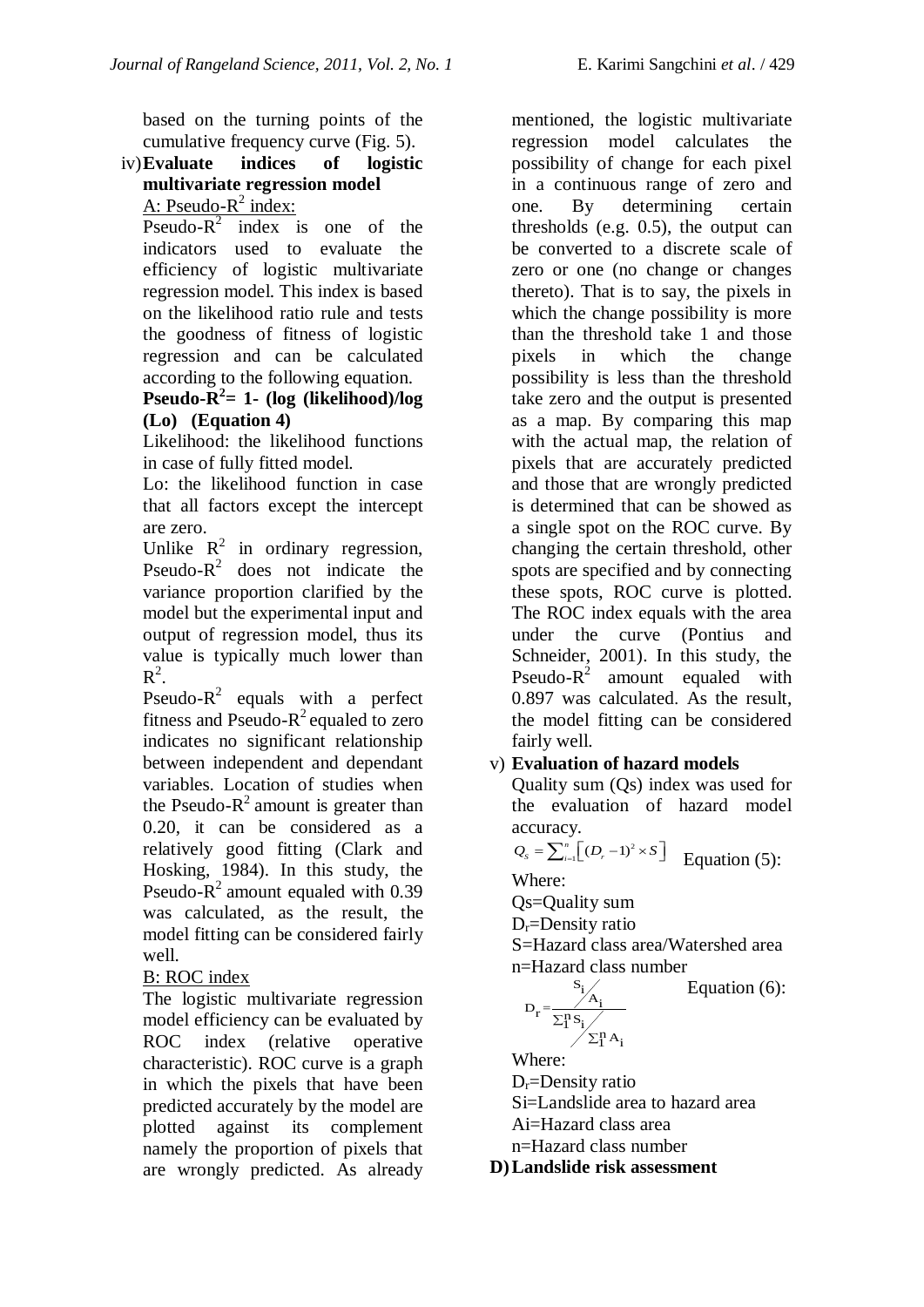The overall landslide risk is estimated using the R=HEV risk equation in which R, H, E and V stand for risk, risk highness, elements at risk and elements vulnerability rate, respectively. In order to evaluate the risk in bridges which are smaller than  $1\times1$  cm in 1:50000 scales (the bridges smaller than 25 hectares), the risk map of AHP weighted two-variable statistical model was combined with larger adjacent bridges. In conclusion, 121 units in different classes were deduced and this map is considered as the basis of landslide risk evaluation in the studied area.

## **i) Map of the elements at risk**

The elements were identified and the map of elements at risk was prepared using land use and topographic maps and also by listing the elements at risk for each unit of the risk class map (Table 4 and Fig. 2).

#### **ii) Element vulnerability map**

The existence of risk and circumstances for any factors in terms of economy and ecology is important for calculating the element vulnerability score. Elements at higher risk levels are of more importance and have higher vulnerability. There are no major industrial facilities, highways, tourist complexes and town houses in the studied area. Communication ways, land use and residential places are more important than the elements aforementioned. The road is significant in this area for vehicle traffic and the villages' communication with the surrounding cities such as

Minoodasht and Gorgan (Table 5 and Fig. 2).

## **iii) Landslide risk assessment**

Risk number was calculated using the R=H.E.V equation in which the numerical values of risk elements, element vulnerability and risk intensity were multiplied and the final map was provided in 5 classes of very low, low, medium, high and very high based on the turning points of the pixel cumulative frequency curve (Table 7 and Fig. 6).

## **Results**

# **Distribution map of the watershed landslide**

Landslide distribution map showed that there were a number of 111 landslides scattered in the whole area. The total level of slippage in the area was 1192 ha that is tantamount to 4.64% of the watershed level (Fig. 1).

## **Hazard intensity**

The landslide hazard map provided with different models

The selection of the suitable model using Dr and Qs indices

Dr and Qs indices for models and their hazard classes were prepared using the combination of the landslide hazard zonation map obtained from the models with the distribution map of the area landslides (Table 3).

## **Risk**

The risk mapping was classified in 5 classes of very low, low, medium, high and very high based on the turning points of the pixel cumulative frequency curve (Table 7 and Fig. 6).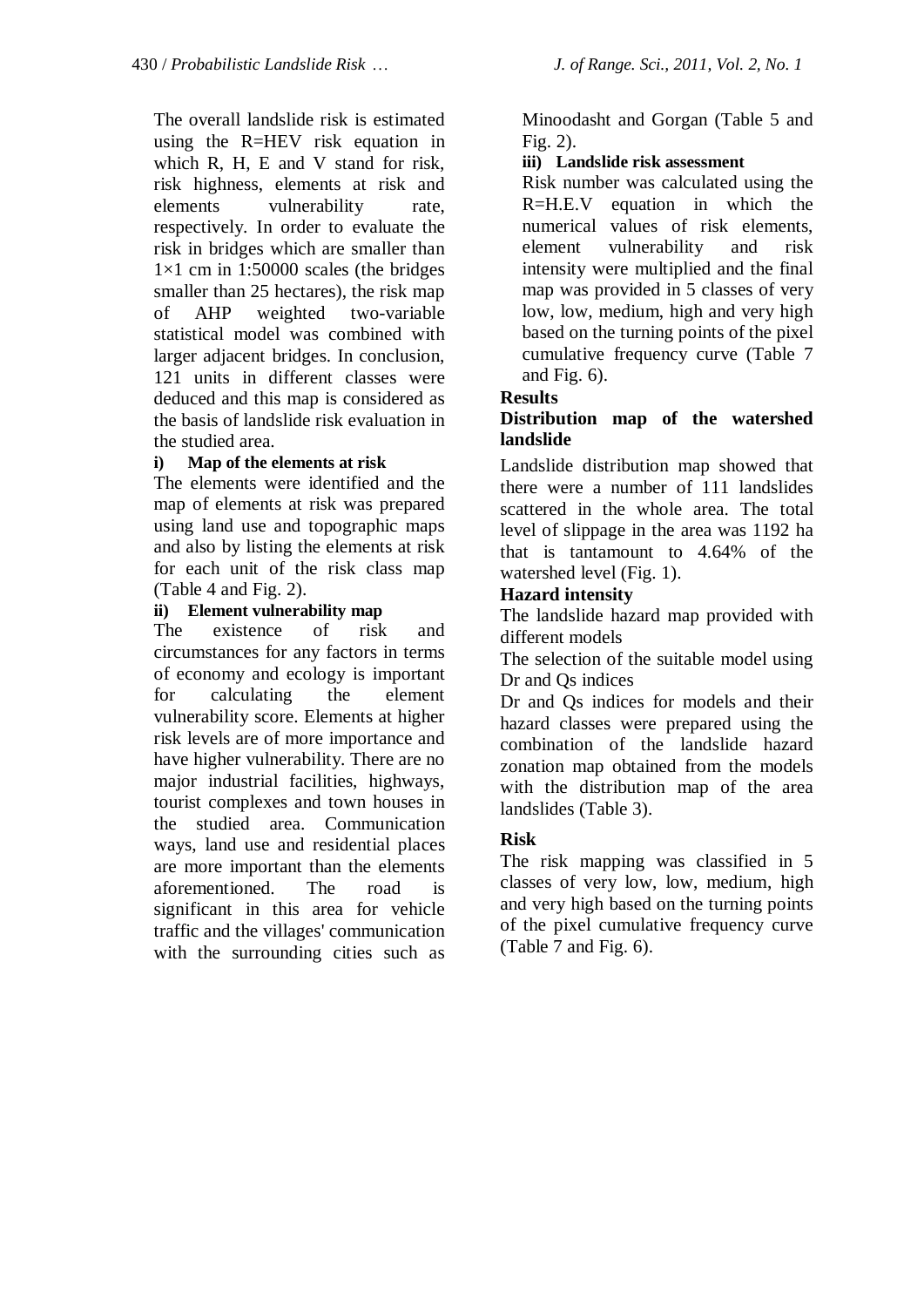

Fig. 1. Location of landslides in the study area, Golestan province and Iran



Fig. 2. Element at risk and vulnerability map in Chehel-Chai watershed



Fig. 3. Landslide hazard map by two-AHP in Chehel-Chai watershed

variable statistical model weighted with multivariate regression model in Chehel-Chai Fig. 4. Landslide hazard map by stepwise watershed

**ROOM** 

.<br>High .<br>Very hi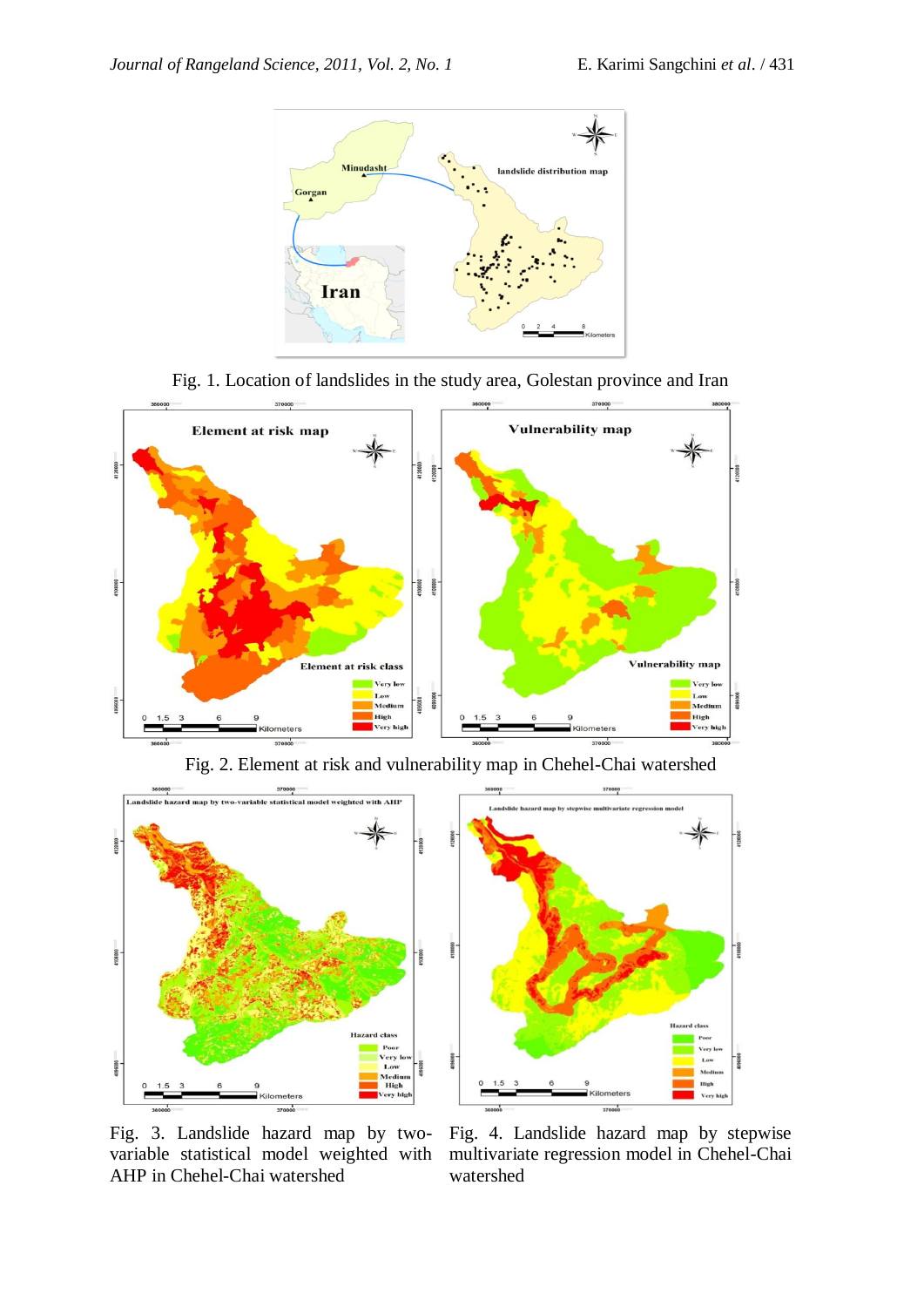

Fig. 5. Landslide hazard map by logistic Fig. 6. Risk map in Chehel-Chai watershed multivariate regression model in Chehel-Chai watershed

|                              | Rainfall | Slope          | Geology<br>Units | Aspect         | Land<br>Use    | Distance<br>From<br>Road | Distance<br>From<br>Fault | Distance<br>From<br>Drainage | Elevation                |
|------------------------------|----------|----------------|------------------|----------------|----------------|--------------------------|---------------------------|------------------------------|--------------------------|
| Rainfall                     | 1        | $\overline{2}$ | $\sqrt{2}$       | 3              | $\overline{4}$ | 3                        | 3                         | 4                            | $\overline{7}$           |
| Slope                        | 0.5      | 1              | 3                | $\mathfrak{Z}$ | 3              | $\overline{\mathcal{A}}$ | 3                         | $\overline{4}$               | $\overline{7}$           |
| Geology<br>Units             | 0.5      | 0.33           | 1                | 3              | $\overline{2}$ | 3                        | $\overline{4}$            | $\overline{4}$               | 6                        |
| Aspect                       | 0.33     | 0.33           | 0.33             | 1              | $\mathbf{2}$   | $\overline{c}$           | $\mathbf{1}$              | $\overline{c}$               | $\overline{\mathcal{A}}$ |
| Land<br>Use                  | 0.25     | 0.33           | 0.5              | 0.5            | $\mathbf{1}$   | $\overline{2}$           | $\overline{2}$            | $\overline{2}$               | 3                        |
| Distance<br>From<br>Road     | 0.33     | 0.25           | 0.33             | 0.5            | 0.5            | $\mathbf{1}$             | $\overline{2}$            | $\mathbf{1}$                 | $\overline{4}$           |
| Distance<br>From<br>Fault    | 0.33     | 0.33           | 0.25             | 1              | 0.5            | 0.5                      | 1                         | $\mathfrak{2}$               | 3                        |
| Distance<br>From<br>drainage | 0.25     | 0.25           | 0.25             | 0.5            | 0.5            | 1                        | 0.5                       | 1                            | 3                        |
| Elevation                    | 0.14     | 0.14           | 0.17             | 0.25           | 0.33           | 0.25                     | 0.33                      | 0.33                         | 1                        |
| Final<br>Weight              | 0.24     | 0.22           | 0.16             | 0.08           | 0.08           | 0.06                     | 0.06                      | 0.04                         | 0.02                     |

Table 1. AHP paired comparisons and determining final weight factors of landslide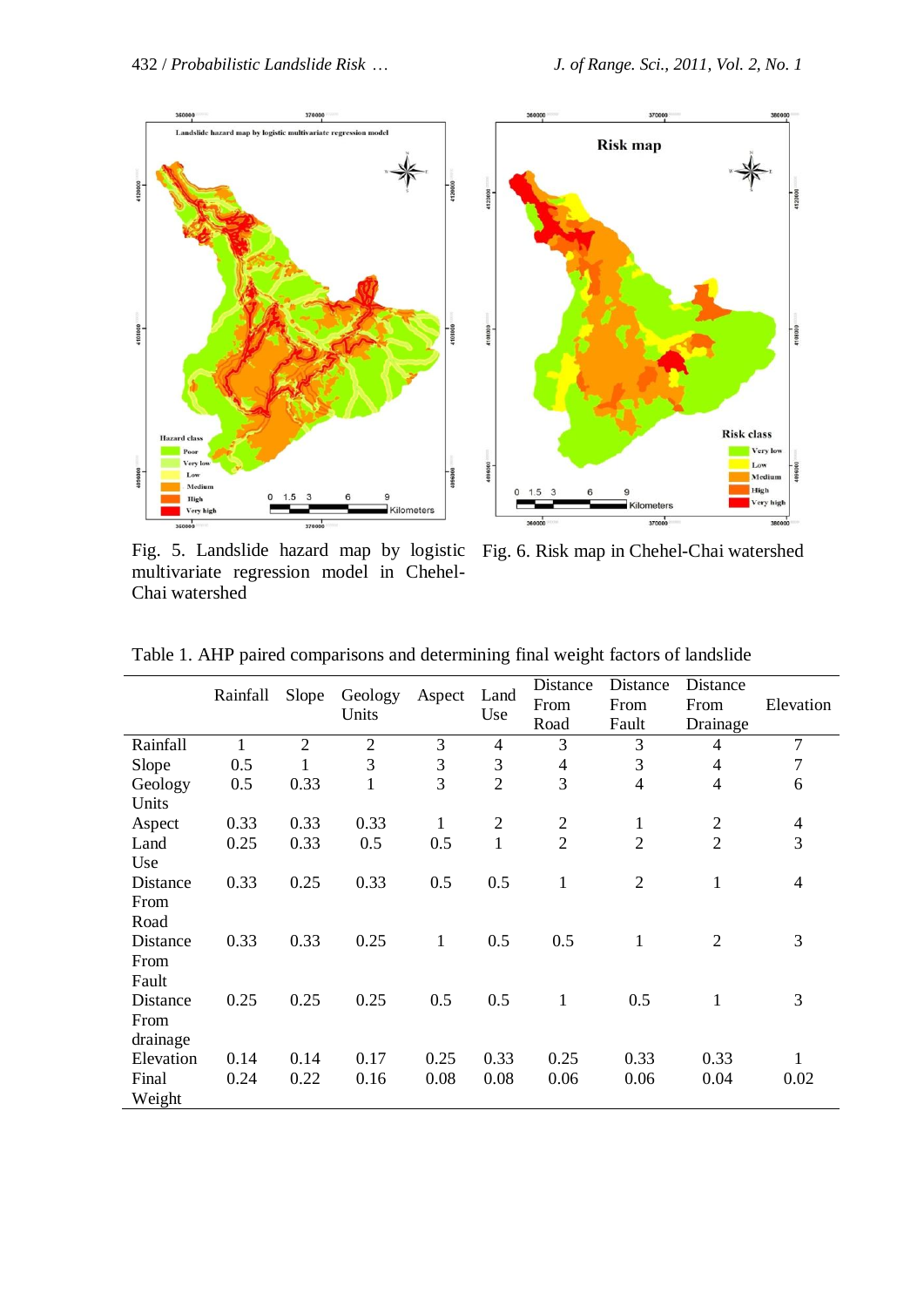Table 2. Calculation of the final hazard or susceptibility value of each identified land unit

| Data layers              | Total              | % of total     | area of          | % of area       | Area density     | <b>AHP</b>      |
|--------------------------|--------------------|----------------|------------------|-----------------|------------------|-----------------|
| Elevation $(m)$          | area (ha)          | area (A)       | Landslide        | landslide $(B)$ | value            | weight<br>0.023 |
| 195-400                  | 1124.67            | 4.34           | 7.773            | 0.65            | $-34.59$         |                 |
| 400-600                  | 1701.65            | 6.63           | 363.00           | 30.45           | 171.81           |                 |
| 600-800                  | 2926.86            | 11.4           | 117.97           | 9.896           | $-1.205$         |                 |
| 800-1000                 | 3843.10            | 14.96          | 293.50           | 24.62           | 34.86            |                 |
| 1000-1200                | 4426.16            | 17.23          | 123.49           | 10.36           | $-13.60$         |                 |
| 1200-1400                | 4402.28            | 17.14          | 102.43           | 8.59            | $-18.24$         |                 |
| 1400-1600                | 2881.98            | 11.22          | 183.17           | 15.36           | 22.04            |                 |
| 1600-1800                | 2212.66            | 8.62           | 0.77             | 0.065           | $-41.16$         |                 |
| 1800-2550                | 2162.45            | 4.22           | 0.00             | 0.00            | $-41.51$         |                 |
| Geology units            |                    |                |                  |                 |                  | 0.164           |
| Jmz,El                   | 3716.50            | 14.47          | 65.60            | 5.51            | $-28.76$         |                 |
| Dkh,Cm                   | 15310.9            | 59.62          | 461.94           | 38.75           | $-16.24$         |                 |
| Pr, Jcb                  | 3615.07            | 14.08          | 408.94           | 34.3            | 66.70            |                 |
| Jk-sd, Jk-c, Dpd         | 2742.31            | 10.68          | 237.63           | 19.93           | 40.23            |                 |
| Ql, Qt                   | 296.45             | 1.154          | 6.994            | 0.59            | $-22.82$         |                 |
| distance from road (m)   |                    |                |                  |                 |                  | 0.64            |
| $0 - 75$                 | 2338.22            | 9.1            | 520.74           | 43.68           | 181.19           |                 |
| 75-150                   | 1896.89            | 7.39           | 29.751           | 2.5             | $-25.82$         |                 |
| 150-225                  | 1624.95            | 6.33           | 27.23            | 2.28            | $-24.74$         |                 |
| 225-300                  | 1437.77            | 5.6            | 16.57            | 1.39            | $-29.98$         |                 |
| 300-500                  | 3051.14            | 11.88          | 188.45           | 15.8            | 20.25            |                 |
| >500                     | 15369.13           | 59.85          | 409.36           | 34.34           | $-14.87$         |                 |
| distance from stream (m) |                    |                |                  |                 |                  | 0.048           |
| $0 - 50$                 | 1589.83            | 6.19           | 118.17           | 9.92            | 32.82            |                 |
| 50-100                   | 1559.37            | 6.07           | 57.45            | 4.82            | $-4.66$          |                 |
| 100-150                  | 1512.63            | 5.89           | 388.83           | 32.62           | 215.5            |                 |
| 150-200                  | 1464.32            | 5.7            | 44.96            | 3.77            | $-10.80$         |                 |
| 200-300                  | 2784.56            | 10.84          | 23.55            | 1.98            | $-33.05$         |                 |
| 300-450                  | 3728.18            | 14.52          | 51.67            | 4.33            | $-27.65$         |                 |
| >450                     | 13079.2            | 50.93          | 507.47           | 42.57           | $-2.71$          |                 |
| distance from fault (m)  |                    |                |                  |                 |                  | 0.062           |
| $0 - 500$                | 4856.19            | 18.91<br>27.74 | 551.05<br>308.38 | 46.22<br>25.87  | 67.05<br>$-3.13$ |                 |
| 500-1300                 | 7124.89            | 25.67          |                  | 12.72           | $-23.4$          |                 |
| 1300-2300<br>2300-3500   | 6591.42<br>4376.17 | 17.04          | 151.60<br>180.79 | 15.17           | $-5.10$          |                 |
| >3500                    | 2734.41            | 10.65          | 0.28             | 0.02            | $-46.3$          |                 |
| Slope $(\%)$             |                    |                |                  |                 |                  | 0.225           |
| $0-15$                   | 3368.80            | 13.12          | 76.94            | 6.45            | $-19.91$         |                 |
| 15-30                    | 4606.75            | 17.94          | 172.33           | 14.46           | $-7.74$          |                 |
| 30-45                    | 6695.94            | 26.07          | 752.30           | 63.11           | 78.58            |                 |
| $45 - 60$                | 4806.17            | 18.72          | 76.72            | 6.44            | $-27.92$         |                 |
| >60                      | 6204.66            | 24.16          | 113.81           | 9.55            | $-25.85$         |                 |
| Rainfall (mm)            |                    |                |                  |                 |                  | 0.246           |
| 560-640                  | 477.95             | 1.86           | 0.00             | 0.00            | $-46.41$         |                 |
| 640-720                  | 2383.02            | 9.28           | 6.33             | 0.530           | $-43.76$         |                 |
| 720-800                  | 16893.3            | 65.78          | 728.26           | 61.08           | $-3.30$          |                 |
| 800-880                  | 5928.78            | 23.09          | 457.52           | 38.37           | 30.75            |                 |
| Land use                 |                    |                |                  |                 |                  | 0.08            |
| Forest                   | 10310.58           | 40.15          | 220.65           | 18.51           | $-32.47$         |                 |
| Agriculture              | 15291.71           | 59.54          | 971.43           | 81.49           | 52.20            |                 |
| Range                    | 116.61             | 0.45           | 0.00             | 0.00            | $-46.41$         |                 |
| Aspect                   |                    |                |                  |                 |                  | 0.088           |
| p<br>N                   | 2480.11            | 9.66           | 42.24            | 3.54            | $-29.38$         |                 |
|                          | 3149.80            | 12.26          | 170.60           | 14.31           | 7.74             |                 |
| NE                       | 2771.93            | 10.79          | 106.44           | 8.93            | $-8.01$          |                 |
| E                        | 2443.05            | 9.51           | 82.06            | 6.88            | $-12.82$         |                 |
| $\rm SE$                 | 2219.16            | 8.64           | 14.09            | 1.18            | $-40.06$         |                 |
| <b>SE</b>                | 1754.47            | 6.83           | 21.95            | 1.84            | $-33.90$         |                 |
| SW                       | 2275.17            | 8.86           | 4.60             | 0.39            | $-44.39$         |                 |
| W                        | 3581.95            | 13.95          | 244.43           | 20.5            | 21.82            |                 |
| <b>NW</b>                | 5004.93            | 19.49          | 505.67           | 42.42           | 54.61            |                 |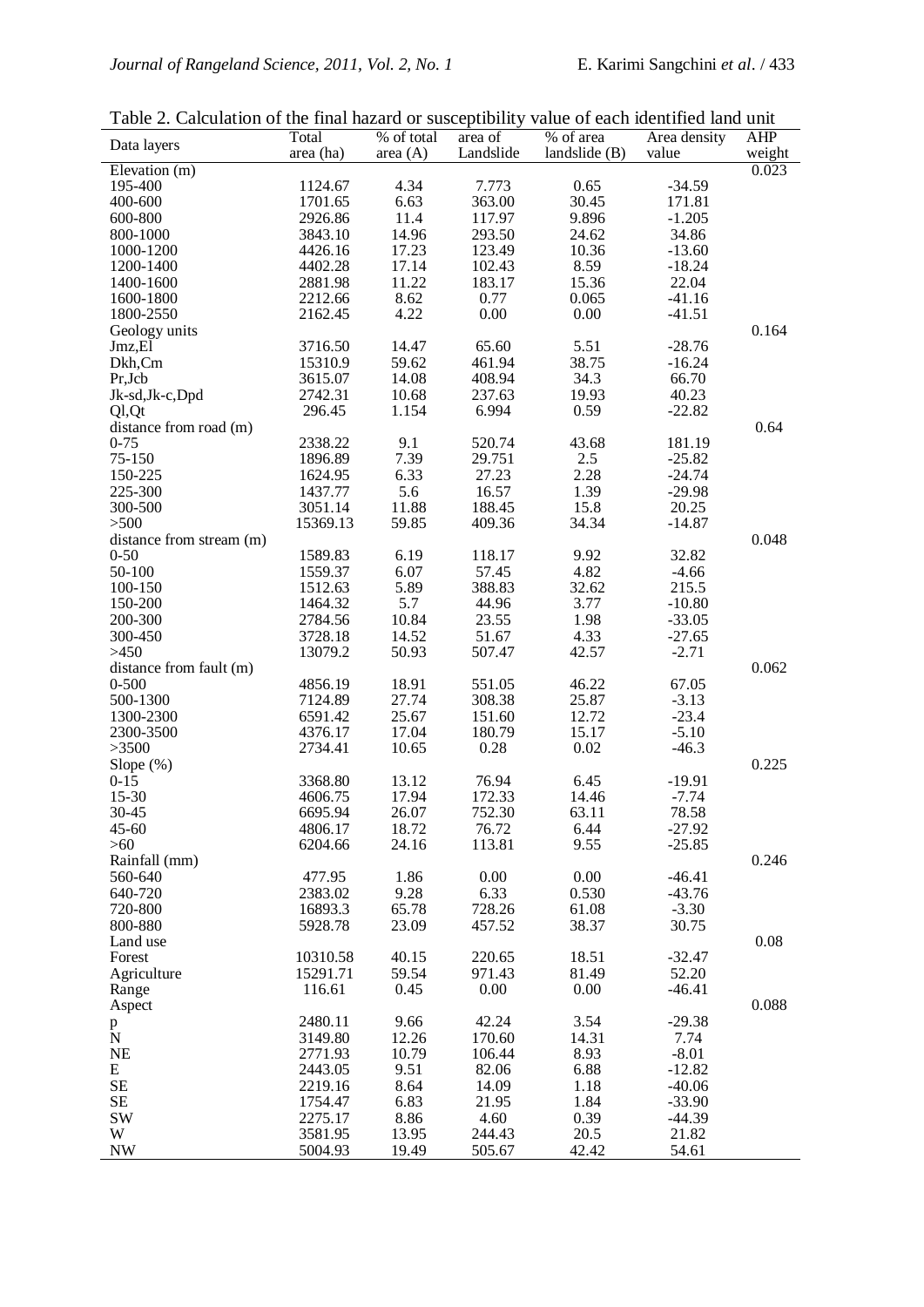| Hazard model           | hazard class             | area     | Landslide area | Dr   | QS   |
|------------------------|--------------------------|----------|----------------|------|------|
| AHP weighted bivariate |                          |          |                |      | 3.62 |
|                        | 1                        | 5101.91  | 34.83          | 0.15 |      |
|                        | $\overline{2}$           | 7064.50  | 189.87         | 0.58 |      |
|                        | 3                        | 5040.38  | 155.46         | 0.66 |      |
|                        | $\overline{4}$           | 4364.41  | 160.09         | 0.79 |      |
|                        | 5                        | 2874.01  | 128.40         | 0.96 |      |
|                        | 6                        | 1166.58  | 523.47         | 9.64 |      |
| Logistic multivariate  |                          |          |                |      | 1.7  |
|                        | $\mathbf 1$              | 10763.93 | 171.55         | 0.34 |      |
|                        | $\overline{2}$           | 1594.45  | 128.07         | 1.73 |      |
|                        | 3                        | 1984.42  | 10.79          | 0.12 |      |
|                        | $\overline{4}$           | 7299.06  | 213.08         | 0.63 |      |
|                        | 5                        | 2235.07  | 242.95         | 2.34 |      |
|                        | 6                        | 1736.37  | 425.70         | 5.27 |      |
| Stepwise multivariate  |                          |          |                |      | 1.63 |
|                        | $\mathbf{1}$             | 2573.91  | 1.80           | 0.02 |      |
|                        | $\overline{2}$           | 8666.54  | 271.43         | 0.67 |      |
|                        | 3                        | 6560.72  | 151.21         | 0.50 |      |
|                        | $\overline{\mathcal{A}}$ | 1518.67  | 20.97          | 0.30 |      |
|                        | 5                        | 4250.35  | 251.91         | 1.27 |      |
|                        | 6                        | 2064.18  | 494.82         | 5.15 |      |

Table 3. Dr and Qs index for hazard models to Chehel-Chai watershed

#### Table 4. Elements at risk classes in Chehel\_Chai watershed, (Nazarinejad, 2010)

| <b>Elements At Risk Classes</b> | Number of elements | Area (ha) | % Area |
|---------------------------------|--------------------|-----------|--------|
| Very Low                        |                    | 1296.30   | 5.07   |
| Low                             |                    | 7985.54   | 31.2   |
| Medium                          | 3                  | 5698.58   | 22.3   |
| High                            | 4                  | 6329.15   | 24.7   |
| Very High                       | 5                  | 4246.72   | 16.6   |
| Total                           |                    | 25683.1   | 100    |
|                                 |                    |           |        |

Table 5. Vulnerability core of elements at risk, (Jamshidi, 2009)

| Elements         | Potential of elements at risk                                  | Vulnerability |
|------------------|----------------------------------------------------------------|---------------|
| at risk          |                                                                | number        |
| Roads            | Increase Being paved, with foundations and increase with 3     | $1 - 30$      |
|                  | coefficient with increasing hazard class                       |               |
| <b>Buildings</b> | Increase with 3 coefficient with increasing hazard class       | $1 - 18$      |
| Drainages        | Increase with importance, and increase with 2 coefficient      | $1 - 18$      |
|                  | with increasing hazard class                                   |               |
| <b>Springs</b>   | Increase with consumption type, with increasing discharge      | $1 - 30$      |
|                  | and increase with 2 coefficient with increasing hazard class   |               |
| Agriculture      | Increase with decreasing slope and increase with 3 coefficient | $1 - 36$      |
|                  | with increasing hazard class                                   |               |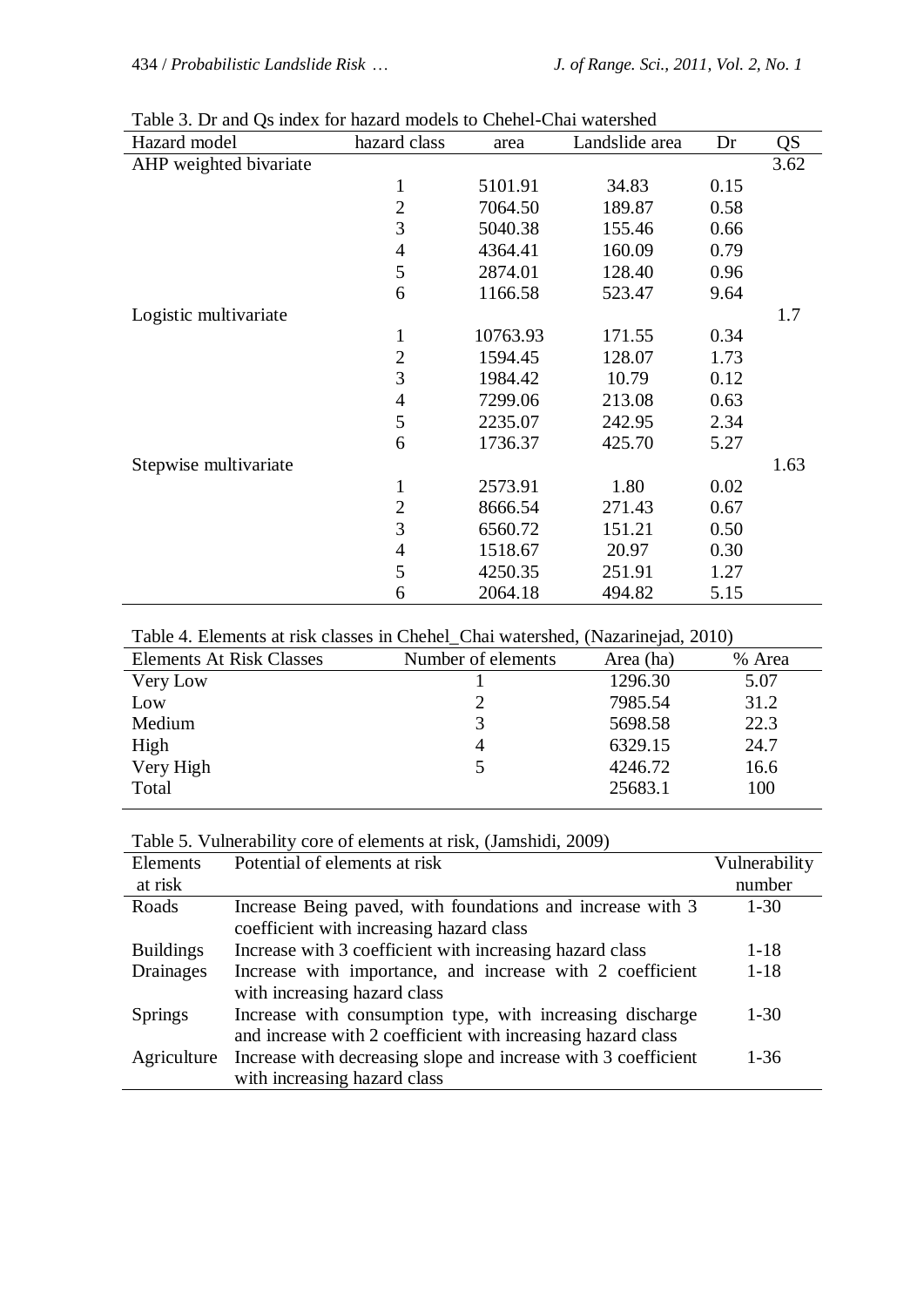| Vulnerability classes | Vulnerability number | Area (ha) | % Area |
|-----------------------|----------------------|-----------|--------|
| Very low              | $0.0 - 25$           | 14931.6   | 58.43  |
| Low                   | $26 - 50$            | 7549.3    | 29.54  |
| Medium                | 51-75                | 1703.8    | 6.67   |
| High                  | 76-100               | 890.03    | 3.48   |
| Very high             | 101-132              | 481.33    | 1.88   |
| Total                 |                      | 25683     | 100    |

Table 7. The distribution of area in different landslide risk classes

| Risk class | Pixel value | Area (ha) | % Area |
|------------|-------------|-----------|--------|
| Very low   | $0 - 6$     | 12822     | 50.18  |
| Low        | $7 - 12$    | 2194      | 8.59   |
| Medium     | $13 - 30$   | 7186      | 28.12  |
| High       | $31 - 72$   | 1980      | 7.75   |
| Very high  | 73-150      | 1371      | 5.37   |
| Total      |             | 25683     | 100    |

#### **Discussion**

In this research, the risk evaluation was calculated using R=H.E.V equation. This model was also used for landslide qualitative assessment by Ownegh (2009) in Ziarat Watershed, Gorgan and Remendo *et al*. (2008) in Bajodeba area (Northern Spain) and Zezere *et al*. (2008) in Northern Lisbon (Portuguese), Enrique *et al*. (2008) in Kuanatanamu, Cuba, weighted (AHP) two-variable statistical model was chosen as the suitable model for Chehel-Chay watershed with Qs=3.625 and logistic multivariate regression with Qs=1.703 and stepwise multivariate regression with Qs=1.627 were the next in the order of priority. The results of this research are in line with the researches of Esmaeeli and Ahmadi (2003) in Garmi-chai watershed, Shirini *et al*.(2006) in Semirom, Yalcin (2008) in Ardesen, Turkey, Yilmaz (2009) in Tatakat, Turkey, Kalarostaghi and Ahmadi (2009) in northern Iran and are inconsistent with the researches of Ayalew and Yamaghishi (2005) in Japan, Mostafaii (2006) in Alamut, Ghazvin and Nandi and Shakoor (2009) in the USA despite the multivariate statistical analysis methods which make it possible to analyze spontaneously the effect of independent variables on the dependant

spatial variables and since phenomena such as landslides are caused by spontaneous different effect performances of some variables so it should be appropriate to use them; however, it can be seen that QS amounts of these models were made lower than QS amount of two-variable statistical model of weighting surface density with AHP. Perhaps, this factor needs to be sought in applying the expertise viewpoint in weighing by various factors with AHP. After the zonation thorough two-variable statistical model of weighting surface density with AHP, 15.77 percents of Chehel-Chai watersheds (mostly in northern parts and the basin outlet) were classified in high hazard and so many categories. According to the analysis of factors in logistic regression, the nine effective factors, 3 factors of land use, distance from the waterway and the distance from the road were chosen as the most effective factors with regard to these findings and the previous researches of Shadfar *et al*., 2007 in Chalkrood watershed and Kelarostaghi *et al*., 2007 in Tajan watershed.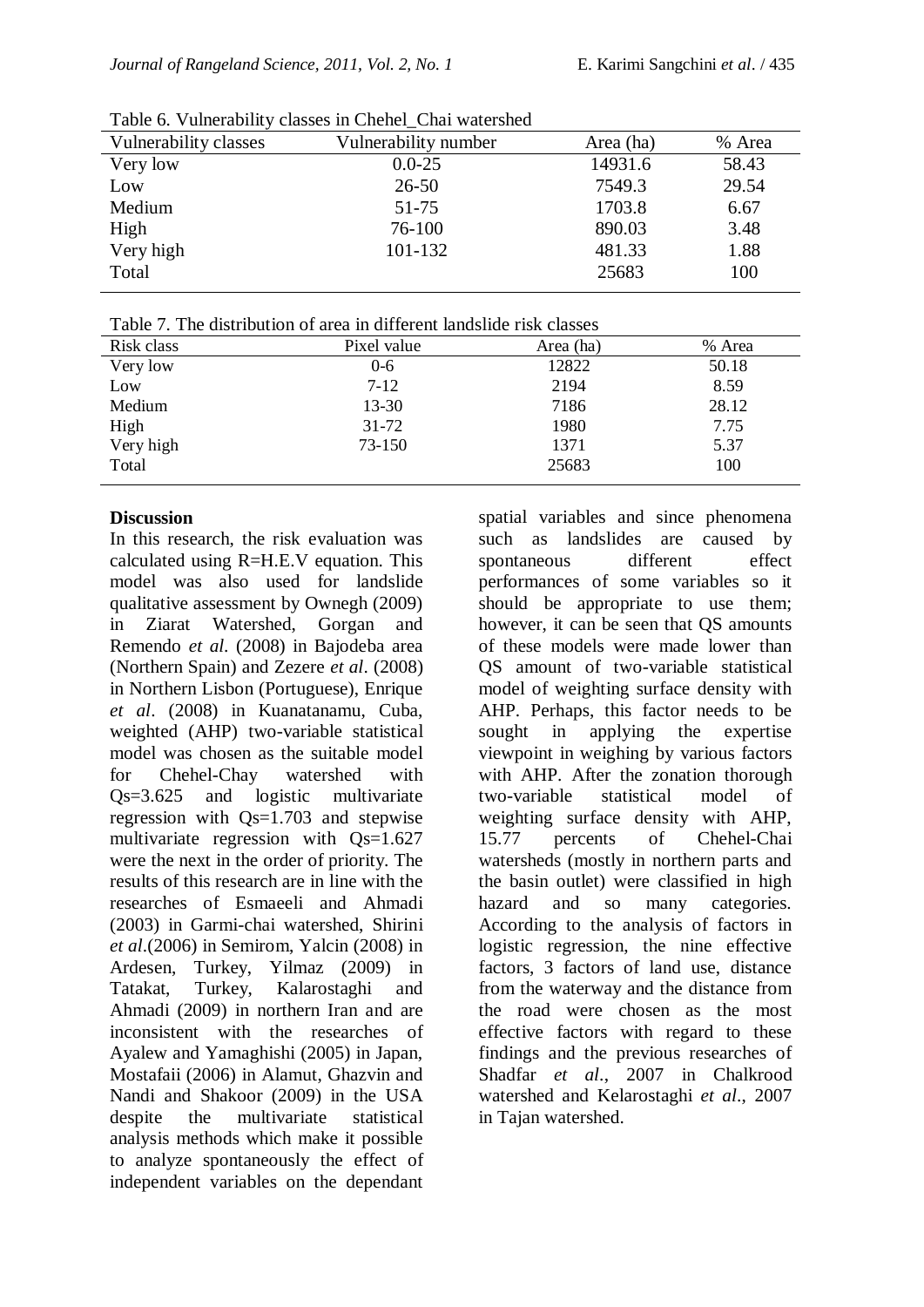#### **Conclusion**

It can be concluded that changing the land use and converting the forests to rainfed farming or road construction that so many of them have been made in North during recent years have led the role of human factors to appear more significant than other factors in the occurrence of landslides and have led large number of landslides to occur near arable lands and roads. It can be concluded from landslide hazard zonation in Chehel-Chai watershed that the landslides with greater areas are dependent on rainfalls, slope, lithology, direction and land use (two-variable statistical model of weighting surface density with AHP), at the same time the occurrence or absence of landslides (logistic regression) is dependent on factors like distance from the road, distance from waterways and land use and greater numbers of landslides have occurred near roads, waterways and farming places. Road, residential properties, springs, waterways and farming lands were selected as in danger elements. Ownegh (2009) in Ziarat watershed of Gorgan, had selected communicational roads, power networks, houses, tourism organization, water resources and population density and Zezere *et al*. (2008) in north of Lisbon, Portugal have selected roads and buildings and Enrique *et al*. (2008) in Kvantamv Cuba have selected houses, schools, cemeteries and roads as indanger elements. It was concluded, 41.38% of Chehel-Chai watersheds were at the risk. However, only 5.38% of these watersheds were at landslide risk due to lack of important facilities, big factories, and highways, large recreational complex and important structures in this mountainous area. After multiplying the risk maps, at risk elements and element vulnerability, the risk qualitative map of landslide was produced. Eventually, 13.12% of Chehel-Chai watershed were placed in high and very high classes of

risk that must be considered in risk management, landslide risk and land logistics of this mountainous area.

#### **References**

- Ayalew, L. and Yamagishi, H. 2005. The application of GIS-based logistic regression for landslide susceptibility mapping in the Kakuda–Yahiko Mountains, Central Japan. Geomorphology, **65:** 15–31.
- Clark, W. A. V., Hosking, P. L. 1986. Statistical methods for geographers. *Mathematics,* 518p.
- Crozier, M. J., and Glade, T. 2005. Landslide hazard and risk: issues, concepts and approach. In: Glade, T., Anderson, M. G., Crozier, M. J. (Eds.), Landslide Hazard and Risk. Wiley, Chichester, pp. 1–40.
- Enrique, A., Castellanos, A., Van Westen, C. J. 2008. Qualitative landslide susceptibility assessment bymulticriteria analysis: A case study from San Antonio del Sur, Guantánamo, *Cuba. Geomorphology,* **94:** 453–466.
- Esmaili, A. and Ahmadi, M. 2003. Using GIS and RS in mass movements hazard zonation, A Case Study in Germichay Watershed, Ardebil, Iran. Map Asia Conference pp. 13-18. (In Persian).
- Jamshidi, M. 2009. Desertification hazard and risk zonation and development of management plan in Khartoran Ergs, Semnan Province, Thesis of MSc in Desert Resources Management, Gorgan Univ of Agriculture Sciences and Natural Resources, p.128. (In Persian).
- Kelarestaghi, A., Habibnejat, M. and Ahmadi, H. 2007. Studying of landslides occurrence to relation to land use change and road construction, case study: Tajan Watershed, *Sari. Pajoheshhaie Joghrafiaii*, **2:** 81-91. (In Persian).